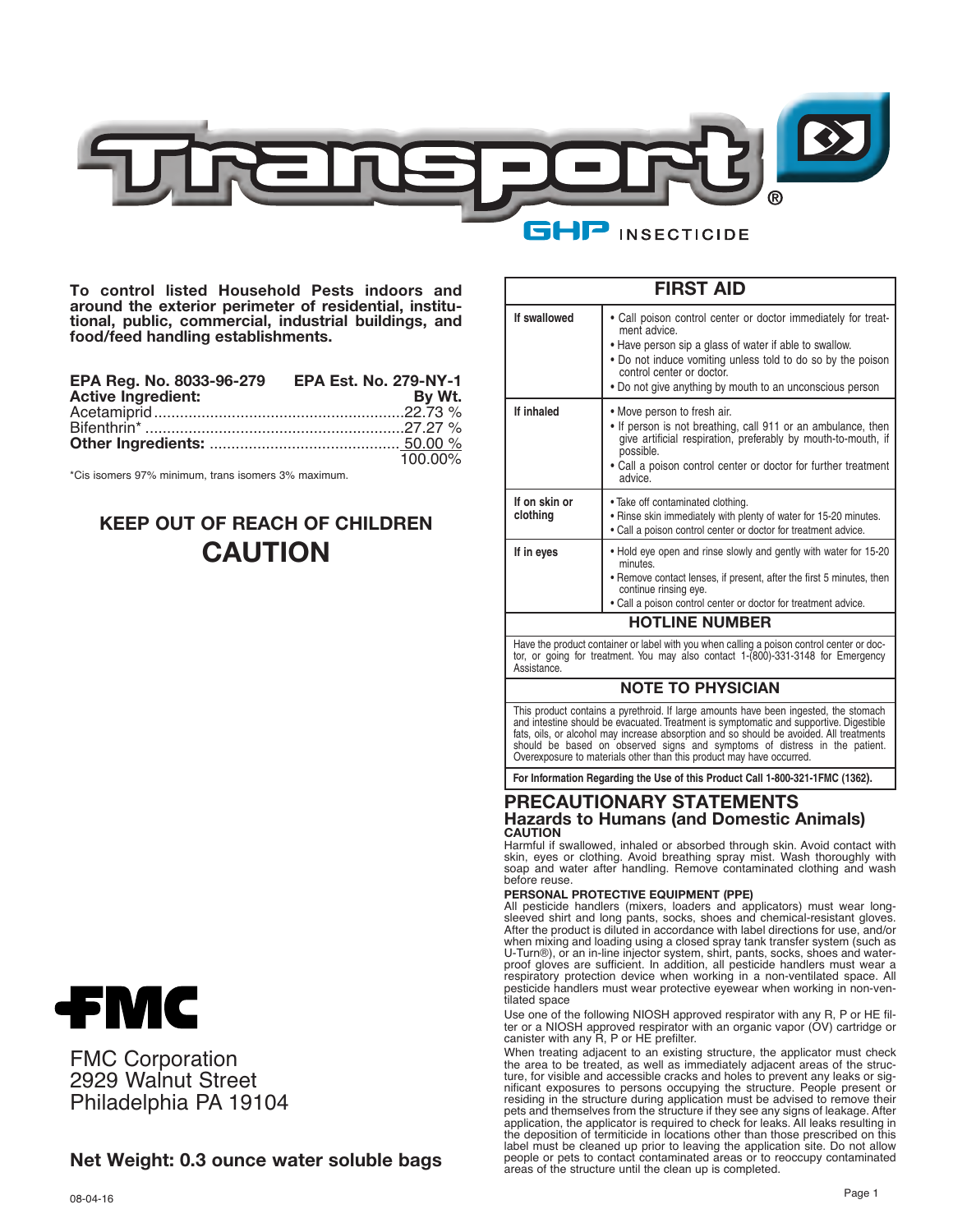#### **User Safety Recommendations**

Users should wash hands before eating, drinking, chewing gum, using tobacco or using the toilet. Remove clothing immediately if pesticide gets inside. Then wash thoroughly and put on clean clothing. Remove PPE immediately after handling this product. Wash the outside of gloves before removing. As soon as possible, wash thoroughly and change into clean clothing.

## **Environmental Hazards**

This pesticide is extremely toxic to wildlife, fish and aquatic invertebrates. Drift and run-off from treated areas may be hazardous to aquatic organisms in neighboring areas. Care should be used when spraying to avoid fish and reptile pets in/around ornamental ponds. To protect the environment, do not allow pesticide to enter or run off into storm drains, drainage ditches, gutters or surface waters. Applying this product in calm weather when rain is not predicted for the next 24 hours will help to ensure that wind or rain does not blow or wash pesticide off the treatment area. Rinsing application equipment over the treated area will help avoid run off to water bodies or drainage systems. This product is highly toxic to bees exposed to direct treatment or residues

on blooming crops or weeds. Do not apply this product or allow it to drift to blooming crops if bees are visiting the treatment area.

## **Physical and Chemical Hazards**

Do not apply water-based dilutions of Transport GHP Insecticide to electrical conduits, motor housings, junction boxes, switch boxes or other electrical equipment because of possible shock hazard.

## **DIRECTIONS FOR USE**

It is a violation of Federal Law to use this product in a manner inconsistent with its labeling.

Keep water-soluble packets in this container and store in a cool dry place but not below freezing (32ºF). Do not remove packets from container except for immediate use.

For the following public health pests, do not apply less than the application<br>rates specified on the label: Ants (including Red Imported Fire Ants,<br>Carpenter Ants, and Argentine Ants), Bed Bugs, Bees, Biting Flies,<br>Carpent Brown Recluse), Ticks (including Brown Dog Ticks), Wasps.

### **STORAGE AND DISPOSAL**

**Prohibitions:** Do not contaminate water, food or feed by storage or disposal.

**Pesticide Storage:** Keep out of reach of children and animals. Store in original containers only. Do not allow inner bags to become wet during storage. Do not handle inner bag with wet bare hands or wet gloves. Do not put concentrate or diluted material into food or drink containers.

**In case of spill, avoid contact, isolate area and keep out animals and unprotected persons. Confine spills. Call Chemtrec at 1-800-424- 9300.**

**To Confine Spill:** If liquid, dike surrounding area or absorb with sand, cat litter or commercial clay. If dry material, cover to prevent dispersal. Place damaged package in a holding container. Identify contents.

**Pesticide Disposal:** Pesticide wastes are toxic. Do not contaminate water, food or feed by storage or disposal. Improper disposal of excess pesticide, spray mixture, or rinsate is a violation of Federal Law. Dispose of excess or waste pesticide by use according to label directions, or contact your State Pesticide or Environmental Control Agency, or the Hazardous Waste representative at the nearest EPA Regional Office for guidance.

**Container Disposal (for outer packaging and WSP bags/envelopes):** Non-refillable container. Do not reuse or refill this container. Offer for recycling, if available.

### **APPLICATION RATE CHART**

| <b>Application Rate:</b><br>Number of Transport GHP<br>Water-Soluble Packets | Gals of Water | Concentration of Active<br>Ingredient |
|------------------------------------------------------------------------------|---------------|---------------------------------------|
| 1 packet $(0.3 oz)$                                                          | 1 gallon      | 0.11% Active Ingredient               |

#### **Dilution Chart**

#### **Dilution Chart for Perimeter Barrier Applications Around Structures**

|                                         | Transport GHP 0.3 ounce water soluble bags to add |           |           |            |
|-----------------------------------------|---------------------------------------------------|-----------|-----------|------------|
| Application Volume<br>per 1,000 sq. ft. | <b>Total Mix volume</b>                           |           |           |            |
|                                         | 1 Gallon                                          | 3 Gallons | 5 Gallons | 10 Gallons |
| 1.0 gal/1,000 sg. ft                    | 1 packet                                          | 3 packets | 5 packets | 10 packets |
| 2.0 gal/1,000 sq. ft                    |                                                   |           |           | 5 packets  |
| 2.5 gal/1,000 sq. ft                    | $\overline{\phantom{0}}$                          |           | 2 packets |            |
| 3.0 gal/1,000 sg. ft                    |                                                   | 1 packet  |           |            |
| 5.0 gal/1,000 sg. ft                    |                                                   |           | 1 packet  | 2 packets  |

#### **Foam Applications**

The Transport GHP Insecticide dilution may be converted to foam with expansion characteristics from 2 to 40 times for localized control or prevention of pests including ants, bees, wasps or other arthropods harboring in walls, under slabs or in other void areas.

Depending on the circumstances, foam applications may be used alone or in<br>combination with liquid dilution applications. Applications may be made behind<br>veneers, piers, chimney bases, into rubble foundations, into block vo tural voids, under slabs, stoops, porches, or to the soil in crawlspaces, and other similar voids.

Foam and liquid application must be consistent with volume and active ingredient instructions in order to insure proper application has been made. The volume and amount of active ingredient are essential to an effective treatment. At least 75% of the labeled liquid dilution volume of product must be applied, with the remaining percent delivered to appropriate areas using foam application. Refer to label and use recommendations of the foam manufacturer and the foaming equipment manufacturer.

Foam applications are generally a good supplement to liquid treatments in difficult areas, but may be used alone in difficult spots.

Use dry foam (20:1 or greater expansion ratio) for applications to wall voids and stud walls.

Use wet foam (5:1 or lower expension ratio) for applications to soil, including applications to filled porches.

#### **Mixing table for Transport GHP Insecticide Foam**

| <b>Desired Foam</b><br><b>Expansion Ratio</b> | Amount of<br><b>Transport GHP</b> | <b>Gallons of Water</b> | <b>Finished Foam</b><br>(Gallons) | <b>Finished Foam</b><br>% a.i. |
|-----------------------------------------------|-----------------------------------|-------------------------|-----------------------------------|--------------------------------|
| 4:1                                           | 4 packets                         |                         |                                   | 0.11                           |
| 10:1                                          | 10 packets                        | I.O                     |                                   | 0.11                           |
| 20:1                                          | 20 packets                        | I.O                     | 20                                | 011                            |

## **Household Pest Control – Outdoor Pinstream, Spot, Crack and Crevice or Perimeter Treatment**

|                                    | Ants (including Red Imported<br>Fire Ants, Carpenter Ants, and                                                                                                                                                                                                                                           | Ground-nesting (solitary) bees<br>and wasps                                                                                                                                                                                                                                                                                                                                                                                                                                                                                                                                                                                                                                 |
|------------------------------------|----------------------------------------------------------------------------------------------------------------------------------------------------------------------------------------------------------------------------------------------------------------------------------------------------------|-----------------------------------------------------------------------------------------------------------------------------------------------------------------------------------------------------------------------------------------------------------------------------------------------------------------------------------------------------------------------------------------------------------------------------------------------------------------------------------------------------------------------------------------------------------------------------------------------------------------------------------------------------------------------------|
|                                    | Argentine Ants) (but excluding<br>Pharaoh ants)                                                                                                                                                                                                                                                          | Midges<br>Millipedes                                                                                                                                                                                                                                                                                                                                                                                                                                                                                                                                                                                                                                                        |
|                                    | <b>Bees</b>                                                                                                                                                                                                                                                                                              | Mosquitoes                                                                                                                                                                                                                                                                                                                                                                                                                                                                                                                                                                                                                                                                  |
|                                    | Beetles*                                                                                                                                                                                                                                                                                                 | Moths                                                                                                                                                                                                                                                                                                                                                                                                                                                                                                                                                                                                                                                                       |
|                                    | <b>Biting Flies</b>                                                                                                                                                                                                                                                                                      | Pillbugs                                                                                                                                                                                                                                                                                                                                                                                                                                                                                                                                                                                                                                                                    |
| Controls                           | Boxelder Bugs                                                                                                                                                                                                                                                                                            | Scorpions                                                                                                                                                                                                                                                                                                                                                                                                                                                                                                                                                                                                                                                                   |
|                                    | Centipedes                                                                                                                                                                                                                                                                                               | Silverfish                                                                                                                                                                                                                                                                                                                                                                                                                                                                                                                                                                                                                                                                  |
|                                    | Chiggers                                                                                                                                                                                                                                                                                                 | Sowbugs                                                                                                                                                                                                                                                                                                                                                                                                                                                                                                                                                                                                                                                                     |
|                                    | <b>Clover Mites</b>                                                                                                                                                                                                                                                                                      | <b>Spider Mites</b>                                                                                                                                                                                                                                                                                                                                                                                                                                                                                                                                                                                                                                                         |
|                                    | Cockroaches                                                                                                                                                                                                                                                                                              | Spiders (including Black Widow)                                                                                                                                                                                                                                                                                                                                                                                                                                                                                                                                                                                                                                             |
|                                    | Crickets                                                                                                                                                                                                                                                                                                 | Springtails                                                                                                                                                                                                                                                                                                                                                                                                                                                                                                                                                                                                                                                                 |
|                                    | Earwigs                                                                                                                                                                                                                                                                                                  | Stink Bugs                                                                                                                                                                                                                                                                                                                                                                                                                                                                                                                                                                                                                                                                  |
|                                    | Elm Leaf Beetles                                                                                                                                                                                                                                                                                         | Ticks (including Brown Dog<br>Ticks)                                                                                                                                                                                                                                                                                                                                                                                                                                                                                                                                                                                                                                        |
|                                    | <b>Firebrats</b><br>Fleas                                                                                                                                                                                                                                                                                | Wasps                                                                                                                                                                                                                                                                                                                                                                                                                                                                                                                                                                                                                                                                       |
|                                    | Flies                                                                                                                                                                                                                                                                                                    | *Not for use in California                                                                                                                                                                                                                                                                                                                                                                                                                                                                                                                                                                                                                                                  |
|                                    | Gnats                                                                                                                                                                                                                                                                                                    |                                                                                                                                                                                                                                                                                                                                                                                                                                                                                                                                                                                                                                                                             |
|                                    |                                                                                                                                                                                                                                                                                                          | Apply as a pinstream, spot, crack and crevice, or perimeter                                                                                                                                                                                                                                                                                                                                                                                                                                                                                                                                                                                                                 |
| <b>Where to Apply</b>              | Residential Outdoor Surface and Space Sprays.                                                                                                                                                                                                                                                            | spray on and around outside surfaces of residential and non-<br>residential buildings and structures including, exterior siding,<br>foundations, porches, window frames, eaves, patios, garages,<br>areas adjacent or around private homes, duplexes, townhous-<br>es, condominiums, house trailers, apartment complexes, car-<br>ports, garages, storage sheds, and other structures, and other<br>areas where pests congregate or have been seen. While this<br>product is not for use on turf or lawns, adjacent (i.e., perimeter)<br>treatment is permitted, as directed by the Perimeter Treatment<br>Application Rate. Follow Additional Application Restrictions for |
| Perimeter<br>Treatment             | other penetrations and roof eaves, soffits, and overhangs.                                                                                                                                                                                                                                               | As a perimeter treatment, apply as a continual band up to 10<br>foot wide around the structure and upwards along the founda-<br>tion to a height of up to 3 feet and around windows, doors,                                                                                                                                                                                                                                                                                                                                                                                                                                                                                 |
| Application<br>Rate                | Apply 0.11% concentration of Transport GHP Insecticide in suf-<br>ficient amount of water (see Dilution Chart) and apply ade-<br>quately to cover 1,000 square feet. Dilutions may be applied<br>at either high or low volumes. Do not apply more than 0.11%<br>finished dilution per 1,000 square feet. |                                                                                                                                                                                                                                                                                                                                                                                                                                                                                                                                                                                                                                                                             |
| <b>Mixing</b><br><b>Directions</b> | tion through the hose for 2 to 3 minutes.<br>shake tank to dissolve any bag remnants in the tank.                                                                                                                                                                                                        | Fill tank 1/4 to 1/3 full with water. Start pump to begin by-pass<br>agitation and place end of treating tool in tank to allow circula-<br>tion through hose. Add Transport GHP Insecticide bag(s). Add<br>remaining amount of water. Let pump run and allow recircula-<br>For backpacks and handheld sprayers, use the 0.3 ounce sized<br>bag. Fill the tank 1/2 full with water. Add Transport GHP<br>Insecticide water soluble bag(s). Agitate tank after adding water<br>and allow 1 to 2 minutes for bags to dissolve in water. Add<br>reaining water. Close application equipment and agitate or                                                                      |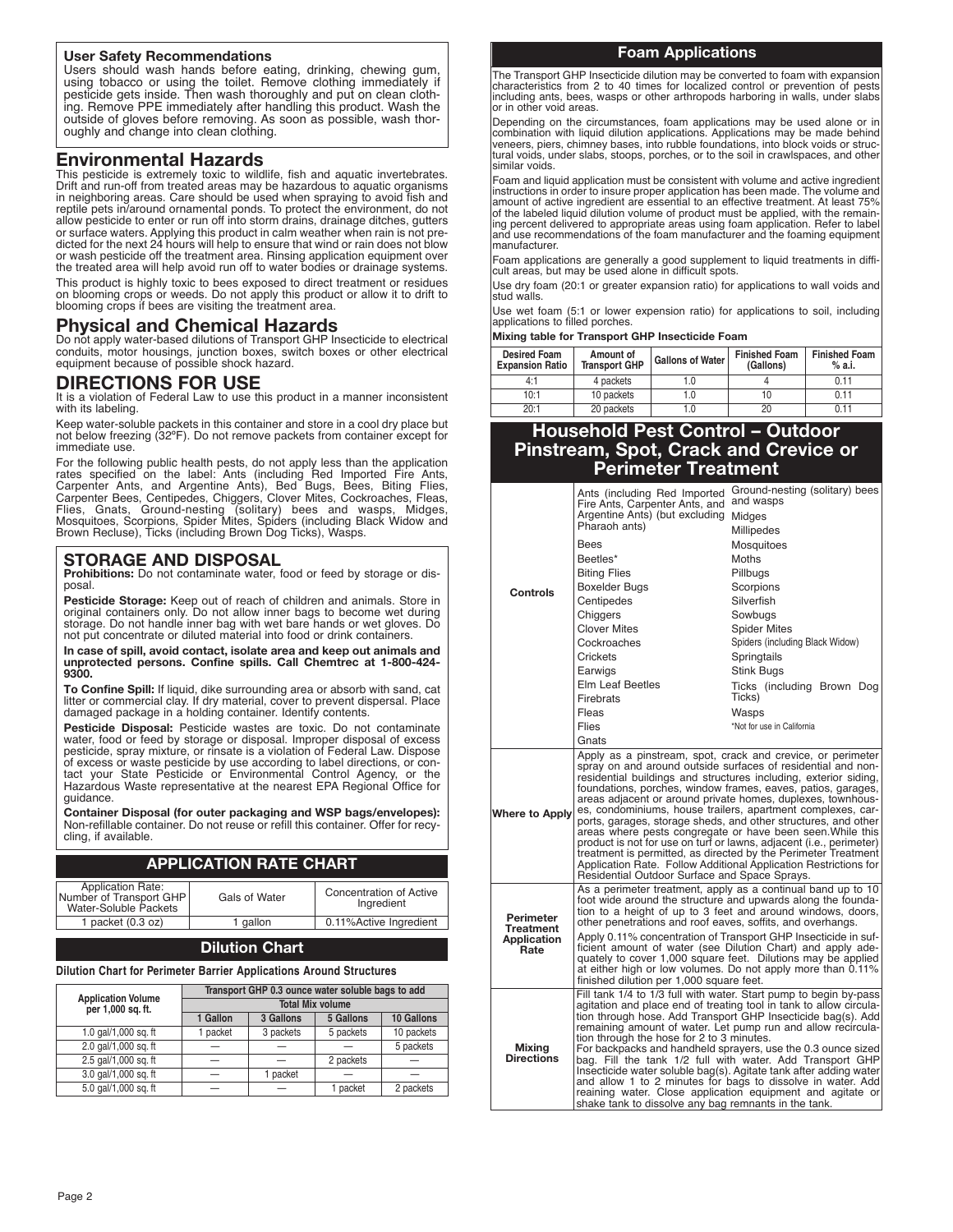| Mixing<br><b>Directions</b><br>(Continued) | Transport GHP Insecticide may also be mixed into full tanks of<br>water, but requires substantial agitation to insure uniformity of<br>the dilution.                                                                                                                                                                                                                                                                                                                                                                                                                                                                                                                                                                                                                                                                                                                                                                                                                                                                                                                                                                                                                                                                                                                                                                                                                                                                                                                                                                                                                                                                                                                                                                                                                                                                                                                                                                                                                                                                                                                                                                                                                                                                                                                                                                                                                                                                                                                                                                                                                                                                                                                          |
|--------------------------------------------|-------------------------------------------------------------------------------------------------------------------------------------------------------------------------------------------------------------------------------------------------------------------------------------------------------------------------------------------------------------------------------------------------------------------------------------------------------------------------------------------------------------------------------------------------------------------------------------------------------------------------------------------------------------------------------------------------------------------------------------------------------------------------------------------------------------------------------------------------------------------------------------------------------------------------------------------------------------------------------------------------------------------------------------------------------------------------------------------------------------------------------------------------------------------------------------------------------------------------------------------------------------------------------------------------------------------------------------------------------------------------------------------------------------------------------------------------------------------------------------------------------------------------------------------------------------------------------------------------------------------------------------------------------------------------------------------------------------------------------------------------------------------------------------------------------------------------------------------------------------------------------------------------------------------------------------------------------------------------------------------------------------------------------------------------------------------------------------------------------------------------------------------------------------------------------------------------------------------------------------------------------------------------------------------------------------------------------------------------------------------------------------------------------------------------------------------------------------------------------------------------------------------------------------------------------------------------------------------------------------------------------------------------------------------------------|
| Repeat<br><b>Applications</b>              | Retreatment may be necessary to achieve and/or maintain con-<br>trol during periods of high pest pressure. Repeat application is<br>necessary only if there are signs of renewed insect activity.                                                                                                                                                                                                                                                                                                                                                                                                                                                                                                                                                                                                                                                                                                                                                                                                                                                                                                                                                                                                                                                                                                                                                                                                                                                                                                                                                                                                                                                                                                                                                                                                                                                                                                                                                                                                                                                                                                                                                                                                                                                                                                                                                                                                                                                                                                                                                                                                                                                                             |
| <b>Restrictions</b>                        | Do not water the treated area to the point of run-off. Do not<br>make applications during rain.<br>All outdoor applications, if permitted elsewhere on this label,<br>must be limited to spot or crack-and-crevice treatments only,<br>except for the following permitted uses, if allowed elsewhere on<br>this label: 1) Applicationsto soil or vegetation, as listed on this<br>label, around structures; 2) Applications to the side of a build-<br>ing, up to a maximum height of 3 feet above grade; 3)<br>Applications to underside of eaves, soffits, doors, or windows<br>permanently protected from rainfall by a covering, overhang,<br>awning, or other structure; 4) Applications around potential pest<br>entry points into buildings, when limited to a surface band not<br>to exceed one inch in width; 5) Applications made through the<br>use of a coarse, low pressure spray to only those portions of<br>surfaces that are directly above bare soil, lawn, turf, mulch or<br>other vegetation, as listed on this label, and not over an imper-<br>vious surface, drainage or other condition that could result in<br>runoff into storm drains, drainage ditches, gutters, or surface<br>waters, in order to control occasional invaders or aggregating<br>pests.<br>Other than applications to building foundations, all outdoor<br>applications to impervious surfaces such as sidewalks, drive-<br>ways, patios, porches and structural surfaces (such as win-<br>dows, doors, and eaves) are limited to spot and crack-and-<br>crevice applications only.<br>Applications to vertical exterior surfaces (e.g., foundations are<br>permitted to a maximum height of 3 feet from ground level.<br>Sections of vertical exterior surfaces that abut non-porous hor-<br>izontal surfaces can only be treated if either 1) these sections<br>are protected from rainfall and spray from sprinklers or 2) they<br>do not drain into a sewer, storm drain, or curbside qutter (e.g.,<br>not to sections that abut driveways or sidewalks that drain into<br>streets).<br>For sections of foundation that abut non-porous horizontal sur-<br>faces, the treated areas must be protected from rainfall and<br>spray from sprinklers so they do not drain into a sewer, storm<br>drain, or curbside gutter (e.g. not to sections that abut drive-<br>ways or sidewalks that drain into streets).<br>Application is prohibited directly into sewers or drains, or to any<br>area like a gutter where drainage to sewers, storm drains, water <br>bodies, or aquatic habitat can occur. Do not allow the product<br>to enter any drain during or after application. |

### For best results, locate and treat ant nests. Apply Transport GHP Insecticide as a pinstream, spot, crack and crevice or perimeter treatment to ant trails around doors and windows and other places where ants have been observed or are expected to forage. Apply a perimeter treatment described in the Household Pest Control - Outdoor section of this label. More frequent applications, may be necessary when treating con-crete surfaces for ant control. The following procedures must be followed to help achieve maximum control of the pest: 1) Treat non-porous surfaces only in areas protected from rainfall and spray from sprinklers with low volume applications using 0.11% dilution per 1,000 square feet. 2) Treat porous surfaces and vegetation with high volume applications using 0.11% dilution per 1,000 square feet. Apply Transport GHP Insecticide as a pinstream, spot, crack and crevice, or perimeter spray to carpenter ant trails around doors and windows and other places where carpenter ants have been observed or are expected to forage. For best results locate and treat carpenter ant nests. Apply a perimeter treat-ment using either low or high volume applications described in the Household Pest Control - Outdoor section of this label. The higher dilutions and/or application volumes, as well as more fre-quent applications, may be necessary when treating concrete surfaces for ant control. The following procedures must be followed to help achieve maximum control of the pest: 1) Treat non-porous surfaces only in areas protected from rainfall and spray from sprinklers with low volume applica-tions using 0.11% dilution per 1,000 square feet. 2) Treat porous surfaces and vegetation with high volume applications using 0.11% dilution per 1,000 square feet. 3) Treat the trunks of trees that have carpenter ant trails or upon which carpenter ants are foraging using 0.11% dilu-tion and applying this dilution to thoroughly wet the bark from the base of the tree to as high as possible on the trunk. **Outdoor Ant Control Carpenter Ants Nuisance Ants Outdoor (including fire ants) Specific Pest Control Applications**

Drench mounds with 1-2 gallons of Transport GHP Insecticide at a 0.11% dilution (see Dilution Chart) to each mound area by sprinkling the mound until it is wet and treat 3-feet out around the mound. Use the higher volume for mounds larger than 12". For best results, apply in cool weather, such as in early morning or late evening hours, but not in the heat of the day. **Ant and Fire Ant Mounds**

| <b>Carpenter Ants</b><br>in trees, utility<br>poles, fencing,<br>deck materials<br>and similar<br>structural<br>members                               | Drill to locate the interior infested cavity and inject or foam the<br>0.11% dilution (see Dilution Chart) into the cavity using a suffi-<br>cient volume and an appropriate treatment tool with a splash-<br>back quard.                                                                                                                                                                                                                                                                                                                                                                                                                                     |
|-------------------------------------------------------------------------------------------------------------------------------------------------------|---------------------------------------------------------------------------------------------------------------------------------------------------------------------------------------------------------------------------------------------------------------------------------------------------------------------------------------------------------------------------------------------------------------------------------------------------------------------------------------------------------------------------------------------------------------------------------------------------------------------------------------------------------------|
| Ground-nesting<br>(solitary) Bees<br>and Wasps<br>(including Bumble)<br>Bees, Sweat Bees,<br>Mining Bees,<br>Digger Bees,<br><b>Leafcutting Bees,</b> | Ground-nesting bees ans wasps are helpful biocontrol agents<br>and valuable pollinators. They should be ignored if possible. If<br>control is necessary, however, nest entrances must first be<br>located. Watch the insects during the day when they are active.<br>Groups of single nests occur in bare soil, grassy/weedy areas,<br>or cavities of shrubs, stems, twigs, or logs. Treatment of tunnels<br>and the surrounding area at dusk or after dark improves product<br>contact to individual in-ground nest dwellers.<br>Individual nest drenches should be applied by using 0.3 ounces<br>of Transport GHP Insecticide per 1,000 square feet in and |
| Digger or<br>Threadwaisted<br>Wasps)                                                                                                                  | around each cavity. Cover the entrance hole with soil after<br>application. For preventative treatment, broadcast Transport<br>GHP Insecticide in enough finished volume of water to pene-<br>trate the groundcover so that 0.3 ounces are applied per 1,000<br>Square Feet.                                                                                                                                                                                                                                                                                                                                                                                  |
| Wood piles<br>and stored<br><b>lumber</b>                                                                                                             | To protect firewood or lumber from carpenter ants, make up a<br>0.11% dilution (see Dilution Chart) of Transport GHP Insecticide<br>and apply as a spot treatment to the soil beneath where the fire-<br>wood or lumber will be stacked at the rate of one gallon of dilu-<br>tion per 8 square feet. Treated wood can be burned as firewood<br>or used as lumber one month after treatment.                                                                                                                                                                                                                                                                  |
|                                                                                                                                                       | Underground Services such as: wires, cables, utility lines, pipes,<br>conduits, etc. Services may be within structures or located outside<br>of structures.                                                                                                                                                                                                                                                                                                                                                                                                                                                                                                   |
| Underground<br><b>Services</b>                                                                                                                        | Soil treatment may be made using Transport GHP Insecticide dilution<br>to prevent attack by Termites and Ants.<br>Apply 2 gallons of 0.11% dilution (see Dilution Chart) per 10 linear<br>feet to the bottom of the trench and allow liquid to soak into the soil.<br>Lay services on the treated soil and cover with approximately 2 inch-<br>es of fill soil. Apply another 2 gallons per 10 linear feet over the soil<br>surface to complete the treatment barrier. In wide trenches, only<br>treat the soil in the area near the services. It is important to establish<br>a continuous barrier of treated soil surrounding the services.                 |
|                                                                                                                                                       | Where soil will not accept the above-labeled volume, 1 gallon of<br>0.11% dilution of Transport GHP Insecticide may be used per 10 lin-<br>ear feet of trench both to the bottom of the trench and over the soil<br>on top of the services.                                                                                                                                                                                                                                                                                                                                                                                                                   |
|                                                                                                                                                       | Finish filling the trench with treated fill soil. The soil where each serv-<br>ice protrudes from the ground may be treated by trenching/rodding<br>of no more than 1 to 2 gallons of 0.11% dilution into the soil.                                                                                                                                                                                                                                                                                                                                                                                                                                           |
|                                                                                                                                                       | Create an insecticidal barrier in the soil around wooden con-<br>structions such as signs, fences and landscape ornamentation<br>by applying a dilution.                                                                                                                                                                                                                                                                                                                                                                                                                                                                                                      |
| Posts, Poles<br>and Other<br><b>Constructions</b>                                                                                                     | Previously installed poles and posts may be treated by sub-sur-<br>face injection or treated by gravity-flow through holes made<br>from the bottom of a trench around the pole or post. Treat on all<br>sides to create a continuous insecticidal barrier around the<br>pole. Use 1 gallon of 0.11% dilution (see Dilution Chart) per foot<br>of depth for poles and posts less than six inches in diameter.<br>For larger poles, use 1.5 gallons of 0.11% dilution per foot of<br>depth. Apply to a depth of 6 inches below the bottom of the<br>wood. For larger constructions, use 4 gallons per 10 linear feet<br>per foot of depth.                      |
| <b>Pests Under</b><br><b>Slabs</b>                                                                                                                    | Infestations of Arthropods, such as Ants, Cockroaches and<br>Scorpions inhabiting under slab areas may be controlled by<br>drilling and injecting or horizontal rodding and then injecting 1 gallon of 0.11% dilution (see Dilution Chart) per 10 square feet<br>or 2 gallons of 0.11% dilution per 10 linear feet.                                                                                                                                                                                                                                                                                                                                           |
| Pest Control in<br><b>Crawlspaces</b><br>and Voids                                                                                                    | Apply Transport GHP Insecticide 0.11% dilution (see Dilution<br>Chart) to all surfaces in crawlspace and/or voids to control ants,<br>fleas, roaches, scorpions, or other arthropods. Product may also be applied through insecticidal delivery systems such as<br>piping or flexible tubing mounted under and/or around the struc-<br>ture as a crack and crevice or spot treatment. Treat surfaces to<br>point of runoff. Keep children and pets off surface until dry.                                                                                                                                                                                     |

## **Household Pest Control - Indoor**

|          | Ants (including Red Imported<br>Fire Ants, Carpenter Ants, and<br>Argentine Ants) (but excluding<br>Pharaoh ants)<br><b>Bed Bugs</b><br><b>Bees</b><br>Beetles (including Carpet Beetles) | Gnats<br>Midges<br><b>Millipedes</b><br>Moths (including Cloth Moths)<br>Pillbugs<br>Scorpions<br>Silverfish |
|----------|-------------------------------------------------------------------------------------------------------------------------------------------------------------------------------------------|--------------------------------------------------------------------------------------------------------------|
| Controls | <b>Boxelder Bugs</b>                                                                                                                                                                      | Sowbugs                                                                                                      |
|          | Centipedes<br>Cockroaches                                                                                                                                                                 | (including<br><b>Black</b><br>Spiders<br>Widow and Brown Recluse)                                            |
|          | Crickets                                                                                                                                                                                  | Springtails                                                                                                  |
|          | Earwigs                                                                                                                                                                                   | Stink bugs                                                                                                   |
|          | Firebrats                                                                                                                                                                                 | <b>Ticks</b>                                                                                                 |
|          | Fleas                                                                                                                                                                                     | Wasps                                                                                                        |
|          | Flies                                                                                                                                                                                     |                                                                                                              |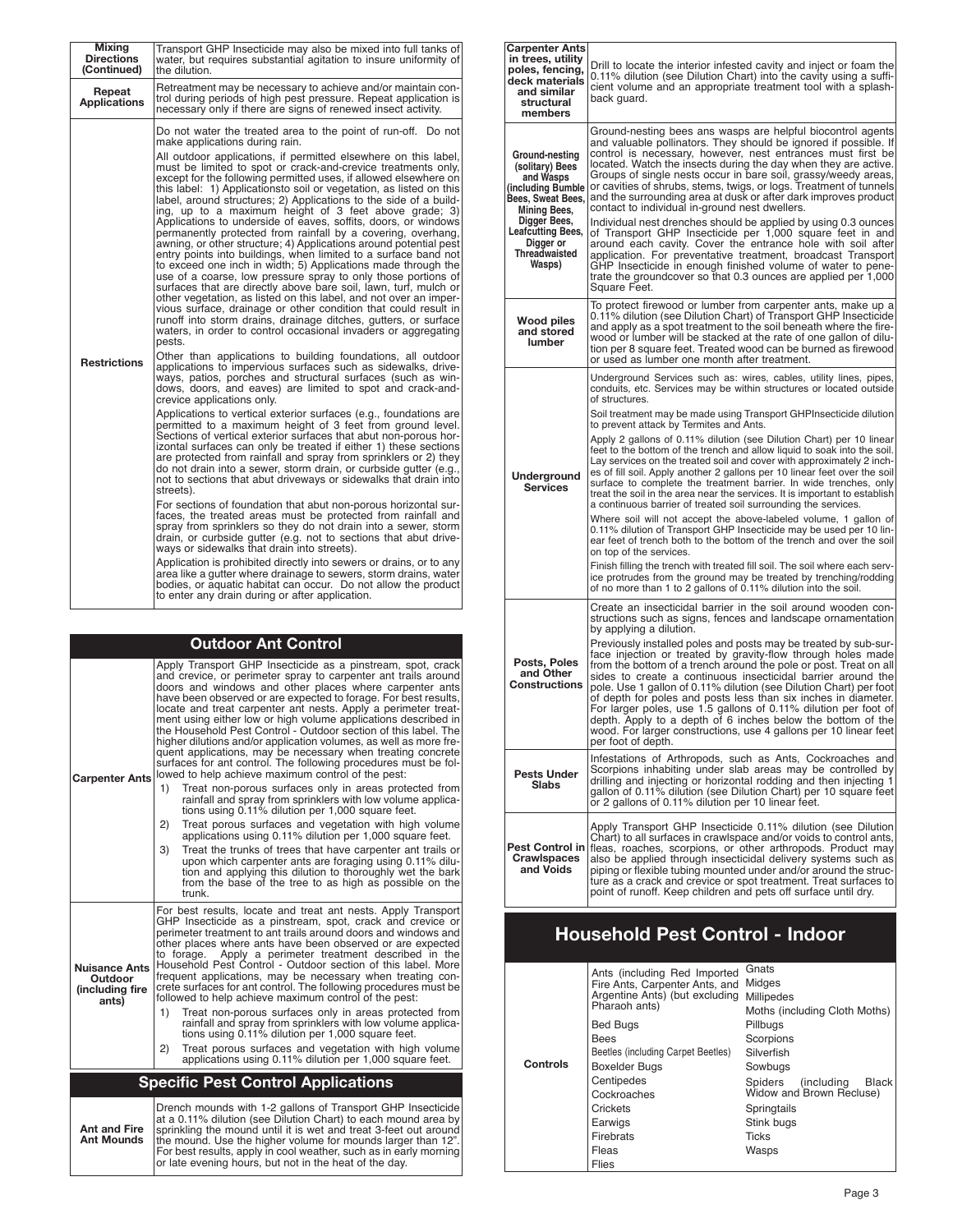|                                                            | Apply for residual pest control in residential and non-residential<br>buildings and structures. Apply either as a crack and crevice,                                                                                                                                                                                                                                                                                                                                                                          |
|------------------------------------------------------------|---------------------------------------------------------------------------------------------------------------------------------------------------------------------------------------------------------------------------------------------------------------------------------------------------------------------------------------------------------------------------------------------------------------------------------------------------------------------------------------------------------------|
|                                                            | pinstream, spot, coarse, low-pressure spray (25 p.s.i. or less)<br>or with a paintbrush.<br>Apply to areas where pests hide, such as baseboards, corners,<br>storage areas, closets, around water pipes, doors and win-                                                                                                                                                                                                                                                                                       |
| <b>Where to Apply</b>                                      | dows, attics and eaves, behind and under refrigerators, dish-<br>washers, cabinets, sinks, furnaces, stoves, the underside of<br>shelves, drawers and similar areas and other possible pest<br>harborage sites. Do not use as a space spray. Pay particular<br>attention to cracks and crevices. Do not apply as a broadcast<br>spray indoors.                                                                                                                                                                |
| <b>Application</b><br>Rate                                 | Apply 0.11% concentration of active ingredient in sufficient<br>amount of water (see Dilution Chart) and apply adequately to<br>cover 1,000 square feet. Do not apply more than 0.11% fin-<br>ished dilution per 1,000 square feet.                                                                                                                                                                                                                                                                           |
| Mixing<br><b>Directions</b>                                | For backpacks and handheld sprayers, use the 0.3 ounce<br>sized bag. Fill the tank 1/2 full with water. Add Transport GHP<br>Insecticide. Allow 1 to 2 minutes for bags to dissolve in water.<br>Add remaining water. Close application equipment and agitate<br>or shake tank to dissolve any bag remnants in the tank.<br>Mixing with warm water (68°F or higher) will decrease water<br>solble bag dissolution time.                                                                                       |
|                                                            | Apply to areas where ants have been observed or are expect-                                                                                                                                                                                                                                                                                                                                                                                                                                                   |
| Ants (including<br>Carpenter Ants,<br><b>Nuisance Ants</b> | ed to forage. Particular attention should be given to treating<br>entry points into the home or premises such as around doors<br>and windows and other places where ants and ant trails may<br>be found.                                                                                                                                                                                                                                                                                                      |
| and Argentine<br>ants) (but                                | For added Carpenter Ant control, spray or foam into cracks and<br>crevices or drill holes and spray, mist or foam into voids where<br>Carpenter Ants or their nests are present.                                                                                                                                                                                                                                                                                                                              |
| excluding<br>Pharaoh ants)                                 | When using Transport GHP Insecticide in combination with<br>baits, apply Transport GHP Insecticide as instructed above,<br>and use baits in other areas that have not been treated with<br>Transport GHP Insecticide.                                                                                                                                                                                                                                                                                         |
|                                                            | To control Bed Bugs, use a 0.11% active ingredient dilution rate<br>where evidence of bed bugs occurs. (See Dilution chart for<br>mixing instructions)                                                                                                                                                                                                                                                                                                                                                        |
|                                                            | Thorough application should be made to crack and crevices<br>where evidence of bed bugs occurs. This includes bed frames,<br>box springs, mattresses, inside empty luggage, dressers and<br>clothes closets and carpet edges, high and low wall moldings<br>and wallpaper edges, wall hangings, mirrors, pictures, electri-<br>cal switch plates, furniture, door frames, bookcases and win-<br>dowframes.                                                                                                    |
| <b>Bed Bugs</b>                                            | For infested mattresses, remove linens and wash before reuse.<br>Apply to tufts, seams, folds, and edges until moist. Allow to dry<br>before remaking bed.                                                                                                                                                                                                                                                                                                                                                    |
|                                                            | When treating furniture, pay special attention to tufts, folds,<br>seams and difficult-to-access areas. On furniture do not apply<br>to seating areas, arms or areas where direct skin contact can<br>occur.                                                                                                                                                                                                                                                                                                  |
|                                                            | Do not use this product on bed linens, pillows, or clothes.<br>Remove all clothes and other articles from luggage, dressers<br>or clothes closets before application. Allow all treated areas to<br>thoroughly dry before use. Not recommended for use as sole<br>protection against bedbugs.                                                                                                                                                                                                                 |
| Bees and<br>Wasps                                          | To control Bees, Wasps, Hornets, and Yellow Jackets indoors,<br>application should be made in the late evening when insects<br>are at rest. Spray liberally into hiding and breeding places,<br>especially under attic rafters, contacting as many insects as<br>possible.                                                                                                                                                                                                                                    |
| Occasional<br><b>Invaders</b>                              | To control Boxelder Bugs, Centipedes, Earwigs, Beetles,<br>Millipedes, Pillbugs, and Sowbugs, apply around doors and<br>windows and other places where these pests may be found or<br>where they may enter premises. Spray baseboards, storage<br>areas and other locations.                                                                                                                                                                                                                                  |
| Crawling and<br><b>Flying Insect</b><br>Pests              | To control Cockroaches, Crickets, Firebrats, Flies, Gnats,<br>Midges, Moths, Scorpions, Silverfish, Spiders, apply as a<br>coarse, low pressure spray to areas where these pests hide,<br>such as baseboards, corners, storage areas, closets, around<br>water pipes, doors and windows, attics and eaves, behind and<br>under dishwashers, refrigerators, cabinets, sinks, furnaces,<br>and stoves, the underside of shelves, drawers and similar<br>areas. Pay particular attention to cracks and crevices. |
| <b>Restrictions</b>                                        | In the home, cover all food processing surfaces and utensils<br>during treatment or thoroughly washed before use. Remove or<br>cover exposed food before application. Application is prohibit-<br>ed directly into sewers or drains, or to any area like a gutter<br>where drainage to sewers, storm drains, water bodies, or<br>aquatic habitat can occur. Do not allow the product to enter any<br>drain during or after application.                                                                       |

## **Specific Indoor Pest Control Applications**

**Warehouses and Stores**

Transport GHP Insecticide may be applied as a spot or crack<br>and crevice treatment in non-food storage warehouses and<br>stores. Apply no more than 0.11% dilution (see Dilution Chart)<br>of Transport GHP Insecticide per 1,000 squ

## **Food/Feed Handling Establishment Applications**

|                                           | Ants (including Red Imported<br>Fire Ants, Carpenter Ants, and<br>Argentine Ants) (but excluding Midges<br>Pharaoh ants)<br>Bed Bugs<br>Bees                                                                                                                                                                 | Flies<br>Gnats<br>Millipedes<br>Moths (including Cloth Moths)<br>Pillbugs                                                                                                                                                                                                                                                                                                                                                                                                                                                                                                                                                                                                           |
|-------------------------------------------|--------------------------------------------------------------------------------------------------------------------------------------------------------------------------------------------------------------------------------------------------------------------------------------------------------------|-------------------------------------------------------------------------------------------------------------------------------------------------------------------------------------------------------------------------------------------------------------------------------------------------------------------------------------------------------------------------------------------------------------------------------------------------------------------------------------------------------------------------------------------------------------------------------------------------------------------------------------------------------------------------------------|
| Controls                                  | (including Carpet Scorpions<br>Beetles<br>Beetles)<br>Boxelder Bugs<br>Centipedes<br>Cockroaches<br>Crickets<br>Earwigs<br>Firebrats<br>Fleas                                                                                                                                                                | Silverfish<br>Sowbugs<br>Spiders<br>(including)<br>Black<br>Widow and Brown Recluse)<br>Springtails<br>Stink bugs<br>Ticks                                                                                                                                                                                                                                                                                                                                                                                                                                                                                                                                                          |
|                                           | and crevice treatment.                                                                                                                                                                                                                                                                                       | Applications of this product are permitted in both food/feed and<br>non-food areas of food/feed establishments as a spot or crack<br>Food/feed handling establishments are defined as places other<br>than private residences in which exposed food/feed is held,<br>processed, prepared or served, which includes areas for<br>receiving, storing, packaging (canning, bottling, wrapping, box-<br>ing), preparing, edible waste storage and enclosed processing<br>systems (mills, edible oils, syrups) or food. Service areas<br>where food is exposed and the facility is in operation are also                                                                                 |
| Where to<br>Apply                         | considered food areas.<br>Permitted non-food areas of use include, garbage rooms, lava-<br>tories, entries and vestibules, offices, locker rooms, machine<br>rooms, garages, mop closets and storage (after canning or bot-<br>tling).<br>Permitted use sites include: aircraft (do not use in aircraft cab- |                                                                                                                                                                                                                                                                                                                                                                                                                                                                                                                                                                                                                                                                                     |
|                                           | ies.                                                                                                                                                                                                                                                                                                         | ins), apartment buildings, bakeries, bottling facilities, brew-<br>eries, buses, cafeterias, candy plants, canneries, dairy product<br>processing plants, food manufacturing plants, food processing<br>plants, food service establishments, granaries, grain mills, gro-<br>cery stores (do not apply directly to the interior of food grain<br>bins) hospitals, hotels, industrial buildings, laboratories,<br>meat/poultry/egg processing plants, mobile/motor homes,<br>nursing homes, offices, pet stores (do not apply directly to the<br>interior of food grain bins or animals), railcars, restaurants,<br>schools, ships, trailers, trucks, vessels, warehouses and winer- |
| Application<br>Rate                       | square feet.                                                                                                                                                                                                                                                                                                 | Apply 0.11% per 1,000 square feet in sufficient amount of water<br>(see Dilution Chart) and apply adequately to cover area. Do not<br>apply more than 0.11% of Transport GHP Insecticide per 1,000                                                                                                                                                                                                                                                                                                                                                                                                                                                                                  |
| Spot, Crack<br>and Crevice<br>Application | area being treated. Do not apply directly to food.                                                                                                                                                                                                                                                           | Spot or crack and crevice applications may be made while the<br>facility is in operation; however, cover or remove food from                                                                                                                                                                                                                                                                                                                                                                                                                                                                                                                                                        |
| <b>Mixing</b><br><b>Directions</b>        | Fill tank 1/4 to 1/3 full with water.<br>and allow recirculation through the hose for 2 to 3 minutes.<br>equipment and agitate or shake tank.<br>the dilution.                                                                                                                                               | Start pump to begin by-pass agitation and place end of treating<br>tool in tank to allow circulation through hose. Add Transport<br>GHP Insecticide. Add remaining amount of water. Let pump run<br>For smaller tanks, fill tank 1/2 full with water. Add desired<br>Transport GHP Insecticide water soluble bag(s). Allow 1 to 2<br>minutes for dissolution of water soluble bags. Close application<br>Transport GHP Insecticide may also be mixed into full tanks of<br>water, but requires substantial agitation to insure uniformity of                                                                                                                                        |
| Foam<br><b>Applications</b>               | face/area contact use.<br>See Foam Application section for mixing table and rates.                                                                                                                                                                                                                           | Transport GHP Insecticide may be converted to a foam and<br>used to treat void spaces or as a spot spray on vertical horizon-<br>tal surfaces where visual marking of application is desired. Use<br>of a foaming agent increases a.i. surface contact time on chal-<br>lenging surfaces and provides visual marking of the applica-<br>tion. Ensure that the foaming agent is approved for food sur-                                                                                                                                                                                                                                                                               |